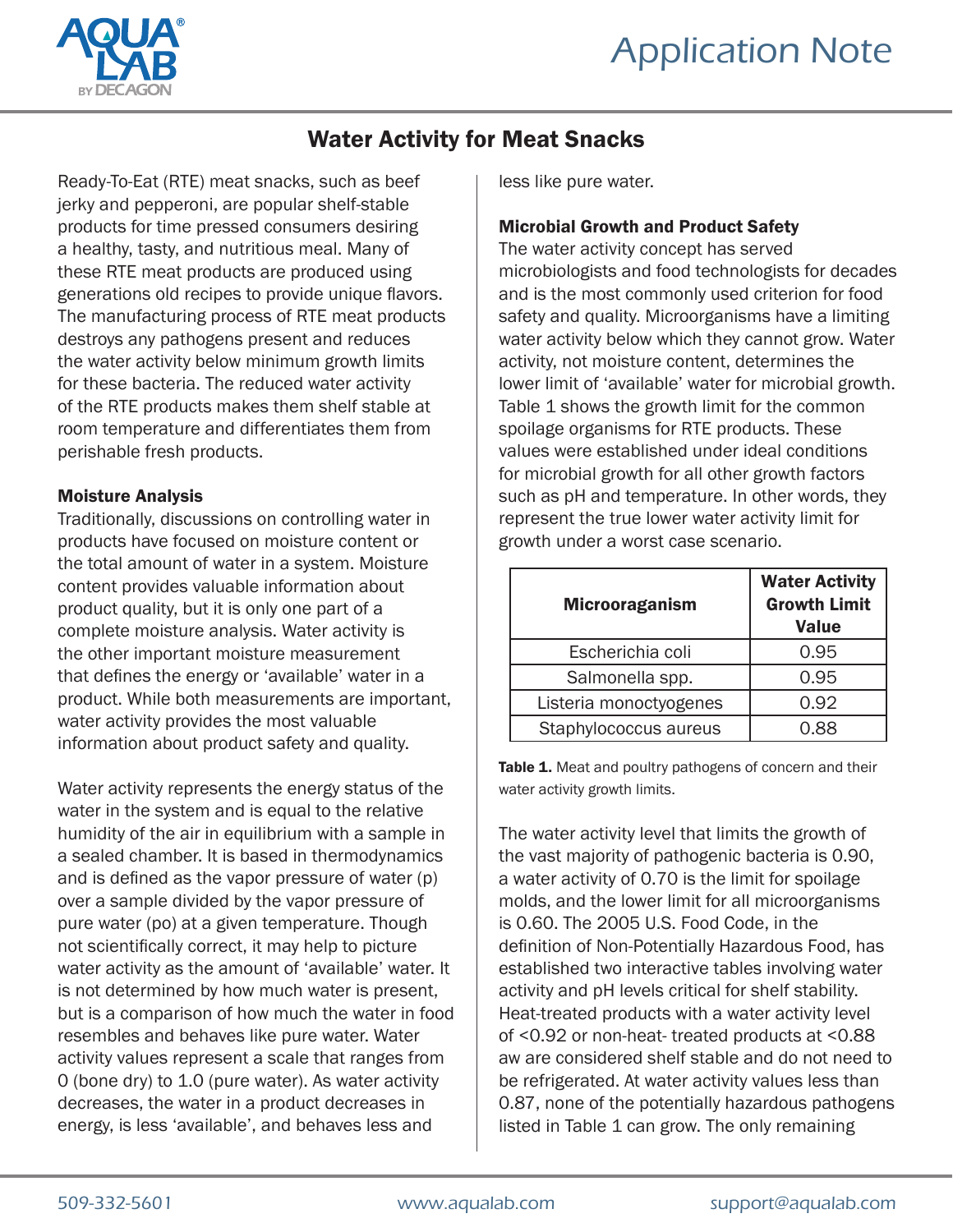# Application Note



microbial issue is molds which is controlled with preservatives or packaging. The USDA lists a more conservative water activity of <0.85 as safe in their Generic HACCP Model 10 Directive for RTE jerky products.

Many RTE producers and health inspectors assume that if 0.85 aw is safe, then a lower water activity is better because it is 'even safer'. The target water activity range is often set at 0.80 or 0.75 aw to maximize safety. However, there is no gain in safety by drying to water activities lower than 0.85 aw, because the growth of all pathogenic bacteria is limited at 0.87 aw (Keep in mind that at 0.85 aw, mold spoilage can occur, but is not considered potentially hazardous). However, lower water activities can result in losses in both quality and profit. An RTE meat product that is over dried becomes tough, chewy, loses its palatability, and may be undesirable to a consumer. Additional drying also results in greater loss of water and water equals weight. In a product that is sold on a per weight basis, increased weight means increased profits. With an understanding of the critical water activity values for safety and quality, an RTE producer will optimize the water activity to make a product that will be tender and juicy, completely safe, and maximize profits.

# Food Safety and Inspection Service

The USDA Food Safety and Inspection Service (FSIS) has outlined their requirements for jerky safety in Directive 20250-3700 "Compliance Guideline for Meat and Poultry Jerky." This directive states that jerky producers should not use moisture protein ratio (MPR) as a measure of proper drying for shelf stability and safety since the water activity can vary greatly at any given MPR, due to different amounts of solutes such as sugar and salt. Instead, water activity, as measured by laboratory procedure, should be used to verify that proper drying has occurred to produce a shelf-stable product. Therefore, water activity replaces MPR as a measure of dryness for food safety, but you may still have to occasionally

measure MPR as part of the standard of identity for your shelf-stable meat product. The directive also outlines the importance of maintaining high humidity values during the lethality step to prevent pathogens from becoming heat resistant and surviving the kill step. In addition, FSIS Directive 10,240.4 "Verification Procedures for the Listeria monocytogenes Regulation and Microbial Sampling of Ready-to-Eat Products for the FSIS Verification Testing Program" states that L. monocytogenes is a hazard and that anyone producing ready-to-eat meats must develop either a Hazard Analysis and Critical Control Point (HACCP) plan or a sanitation Standard Operating Procedure (SOP) to verify that they are controlling the growth of L. monocytogenes. Thankfully, a jerky producer can use one HACCP plan to control all pathogenic bacteria including L. monocytogenes.

# Generic HACCP Model 10

In 1996, the USDA introduced HACCP programs to reduce contamination in foods by hazardous pathogens. In the HACCP program, food production companies create a plan that identifies critical control points in their processing that will prevent or eliminate contamination by hazardous pathogens. In July of 1996, FSIS published a final rule that mandates that HACCP plans be implemented to control contamination of all meat and poultry products. To assist companies in developing their HACCP plans, the FSIS has produced generic HACCP models. In February of 2005, the FSIS released a revised version of its generic HACCP model 10 for Heat Treated-Shelf Stable Meat Products. This generic model identifies water activity as the main post-lethal treatment critical control point, and as the most appropriate way to determine if the jerky product has been properly dried for shelf stability and safety. It also identifies 0.85 as the critical water activity value for shelf stability, and suggests that the instrument being used to measure the water activity of meat products should have an accuracy of ±0.003aw.